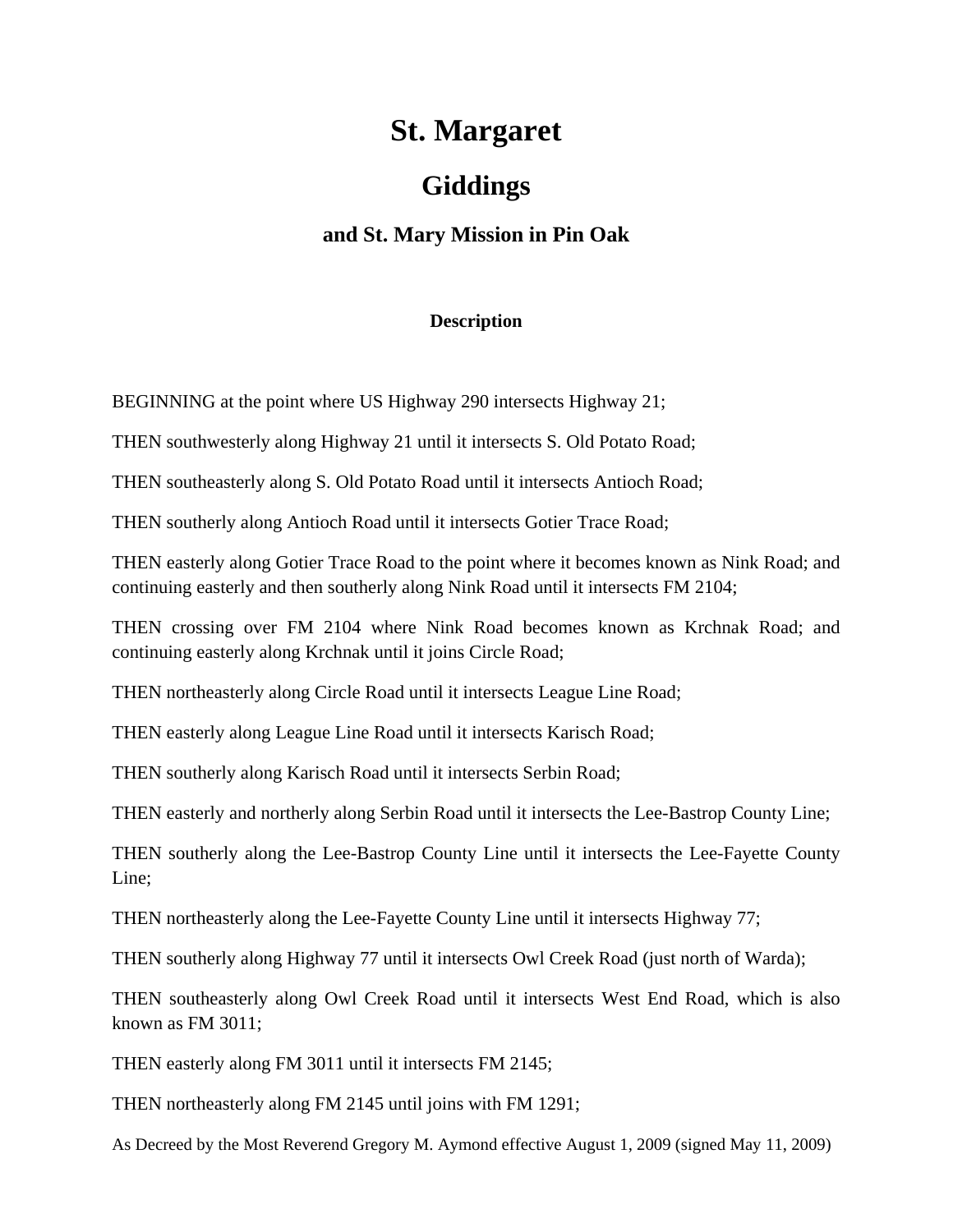THEN southeasterly along FM 1291 until it intersects Highway 237;

THEN northeasterly along Highway 237 until it intersects FM 954;

THEN southeasterly along FM 954 until it intersects Gebhard Road;

THEN meandering along Gebhard Road in a generally northeasterly direction until it intersects Nassau Road;

THEN northerly along Nassau Road until it intersect Neumann Road;

THEN easterly along Neumann Road until it intersects the Fayette-Washington County Line;

THEN northerly along the Fayette-Washington County Line until it intersects Highway 237;

THEN northeasterly along Highway 237 until it intersects Lomax Harmel Road (very near the intersection of Highway 237 and US Highway 290);

THEN northwesterly along Lomax Harmel Road until it intersects Nixon Lake Road;

THEN northerly along Nixon Lake Road until it intersect Sandtown Road;

THEN northwesterly along Sandtown Road until it intersects the Washington-Lee County Line;

THEN easterly along the Washington-Lee County Line until it intersects FM 1697;

THEN northwesterly along FM 1697 until it intersects FM 141;

THEN southwesterly along FM 141 until it intersects County Road 122;

THEN northwesterly along Country Road 122 until it intersects County Road 121;

THEN meandering along County Road 121 in a generally southerly direction until it intersects FM 141;

THEN southwesterly along FM 141 until it intersects County Road 117;

THEN northerly along Country Road 117 until it intersects County Road 143;

THEN northwesterly along County Road 143 until it joins with County Road 114; and proceeding in the same direction along County Road 114 until it intersects County Road 327;

THEN in a generally westerly direction along County Road 327, crossing over Highway 71 and Highway 21, until it intersects County Road 326;

THEN northerly along County Road 326 until it intersects County Road 324;

THEN westerly and northerly along County Road 324 until it intersects FM 1624;

As Decreed by the Most Reverend Gregory M. Aymond effective August 1, 2009 (signed May 11, 2009)